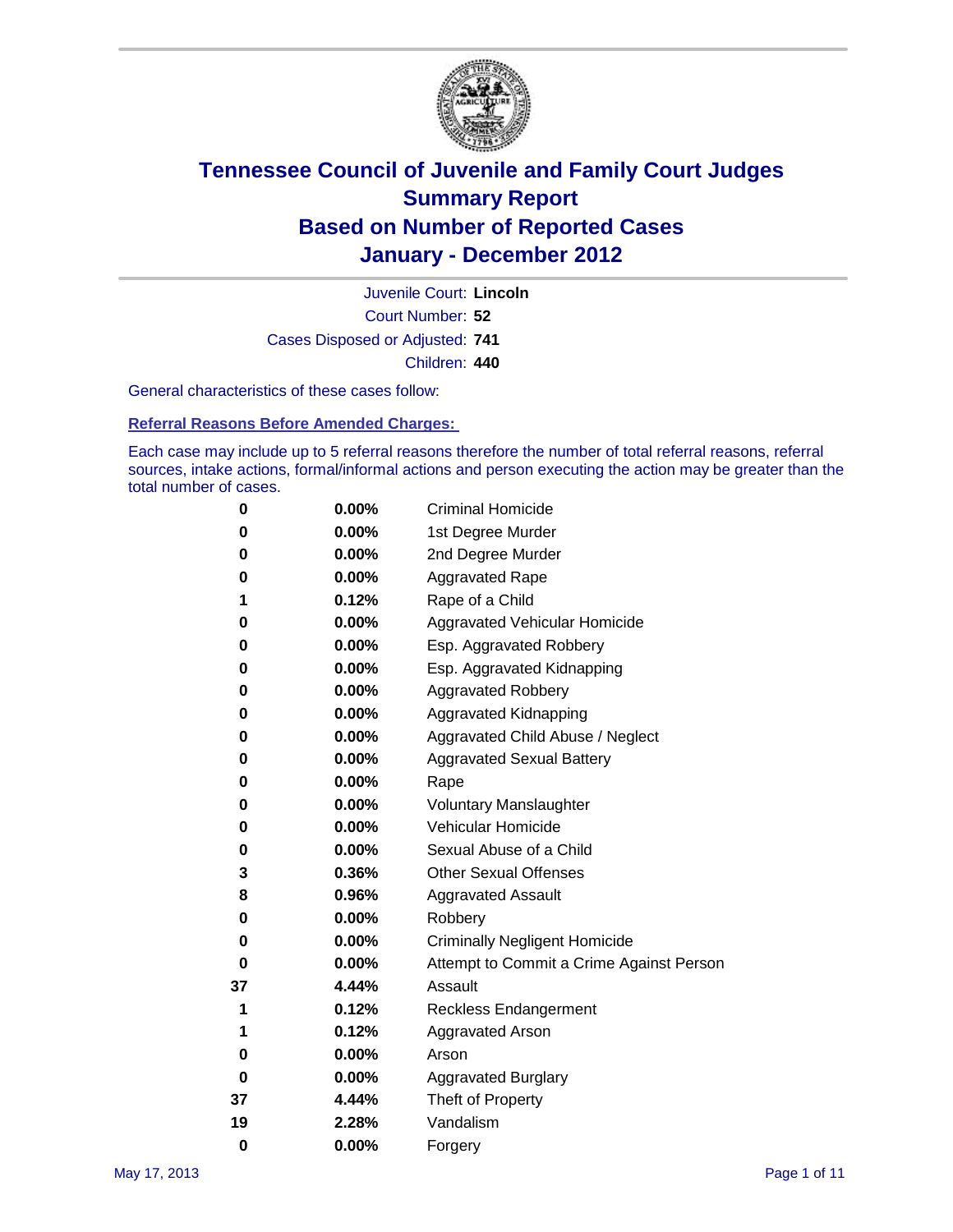

Court Number: **52** Juvenile Court: **Lincoln** Cases Disposed or Adjusted: **741** Children: **440**

#### **Referral Reasons Before Amended Charges:**

Each case may include up to 5 referral reasons therefore the number of total referral reasons, referral sources, intake actions, formal/informal actions and person executing the action may be greater than the total number of cases.

| $\pmb{0}$   | 0.00%    | <b>Worthless Checks</b>                                     |
|-------------|----------|-------------------------------------------------------------|
| 0           | 0.00%    | Illegal Possession / Fraudulent Use of Credit / Debit Cards |
| 7           | 0.84%    | <b>Burglary</b>                                             |
| $\bf{0}$    | $0.00\%$ | Unauthorized Use of a Vehicle                               |
| 0           | $0.00\%$ | <b>Cruelty to Animals</b>                                   |
| $\bf{0}$    | $0.00\%$ | Sale of Controlled Substances                               |
| 21          | 2.52%    | <b>Other Drug Offenses</b>                                  |
| 31          | 3.72%    | Possession of Controlled Substances                         |
| $\mathbf 0$ | $0.00\%$ | <b>Criminal Attempt</b>                                     |
| 0           | 0.00%    | Carrying Weapons on School Property                         |
| 3           | 0.36%    | Unlawful Carrying / Possession of a Weapon                  |
| 1           | 0.12%    | <b>Evading Arrest</b>                                       |
| 5           | 0.60%    | Escape                                                      |
| 0           | 0.00%    | Driving Under Influence (DUI)                               |
| 21          | 2.52%    | Possession / Consumption of Alcohol                         |
| 0           | 0.00%    | Resisting Stop, Frisk, Halt, Arrest or Search               |
| 2           | 0.24%    | <b>Aggravated Criminal Trespass</b>                         |
| 4           | 0.48%    | Harassment                                                  |
| 11          | 1.32%    | Failure to Appear                                           |
| 12          | 1.44%    | Filing a False Police Report                                |
| $\mathbf 0$ | 0.00%    | Criminal Impersonation                                      |
| 41          | 4.92%    | <b>Disorderly Conduct</b>                                   |
| 10          | 1.20%    | <b>Criminal Trespass</b>                                    |
| 6           | 0.72%    | <b>Public Intoxication</b>                                  |
| 0           | $0.00\%$ | Gambling                                                    |
| 164         | 19.69%   | <b>Traffic</b>                                              |
| 0           | $0.00\%$ | Local Ordinances                                            |
| $\mathbf 0$ | $0.00\%$ | Violation of Wildlife Regulations                           |
| 23          | 2.76%    | Contempt of Court                                           |
| 35          | 4.20%    | Violation of Probation                                      |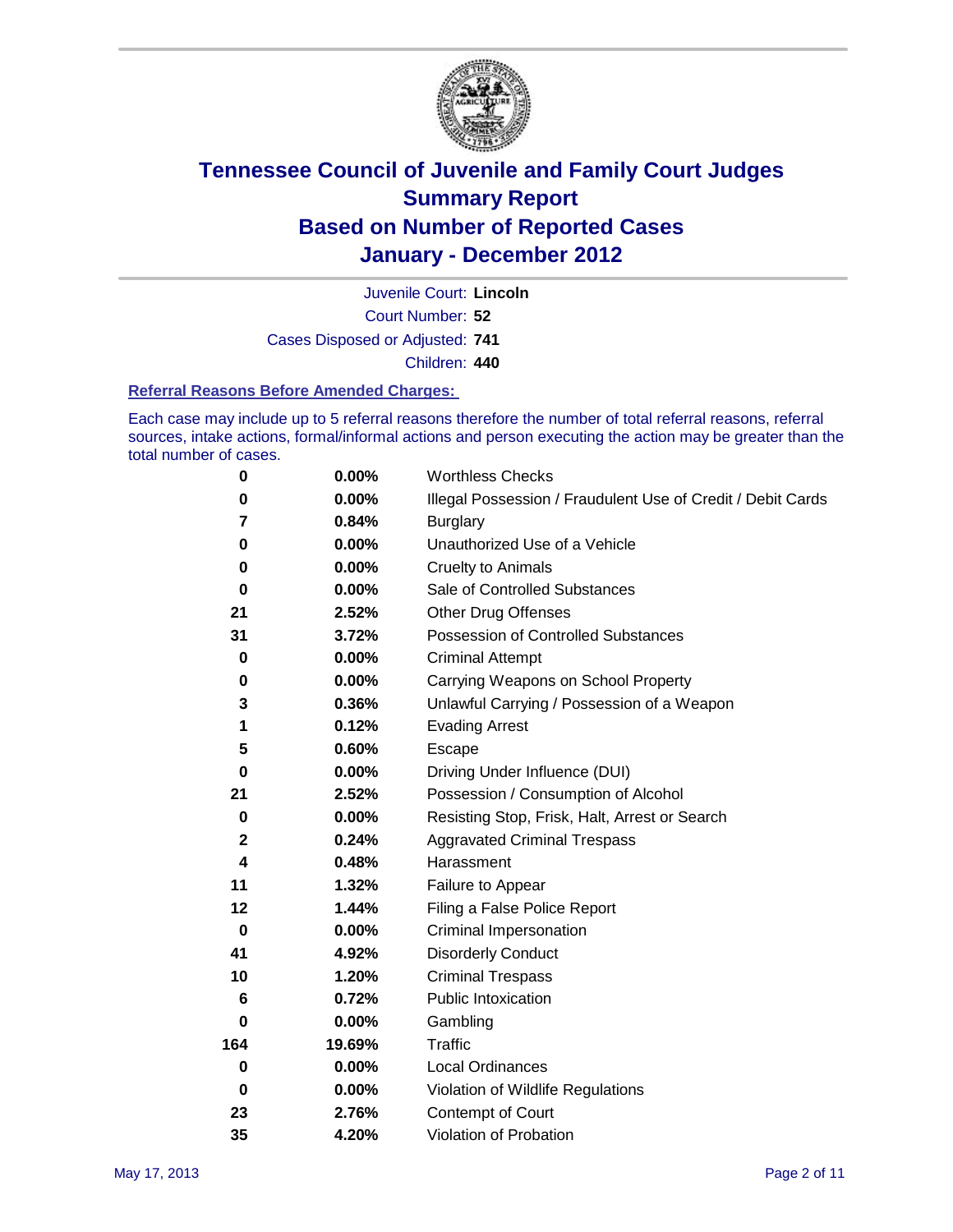

Court Number: **52** Juvenile Court: **Lincoln** Cases Disposed or Adjusted: **741** Children: **440**

#### **Referral Reasons Before Amended Charges:**

Each case may include up to 5 referral reasons therefore the number of total referral reasons, referral sources, intake actions, formal/informal actions and person executing the action may be greater than the total number of cases.

| 3        | 0.36%    | Violation of Aftercare                 |
|----------|----------|----------------------------------------|
| 26       | 3.12%    | <b>Unruly Behavior</b>                 |
| 209      | 25.09%   | Truancy                                |
| 10       | 1.20%    | In-State Runaway                       |
| $\bf{0}$ | 0.00%    | Out-of-State Runaway                   |
| 37       | 4.44%    | Possession of Tobacco Products         |
| 16       | 1.92%    | Violation of a Valid Court Order       |
| 11       | 1.32%    | Violation of Curfew                    |
| 0        | $0.00\%$ | <b>Sexually Abused Child</b>           |
| 0        | 0.00%    | <b>Physically Abused Child</b>         |
| 0        | $0.00\%$ | Dependency / Neglect                   |
| 0        | 0.00%    | Termination of Parental Rights         |
| 0        | $0.00\%$ | <b>Violation of Pretrial Diversion</b> |
| 0        | 0.00%    | Violation of Informal Adjustment       |
| 0        | $0.00\%$ | <b>Judicial Review</b>                 |
| 0        | $0.00\%$ | <b>Administrative Review</b>           |
| 0        | 0.00%    | <b>Foster Care Review</b>              |
| 0        | 0.00%    | Custody                                |
| 0        | 0.00%    | Visitation                             |
| 0        | 0.00%    | Paternity / Legitimation               |
| 0        | 0.00%    | <b>Child Support</b>                   |
| 0        | 0.00%    | <b>Request for Medical Treatment</b>   |
| 0        | 0.00%    | <b>Consent to Marry</b>                |
| 17       | 2.04%    | Other                                  |
| 833      | 100.00%  | <b>Total Referrals</b>                 |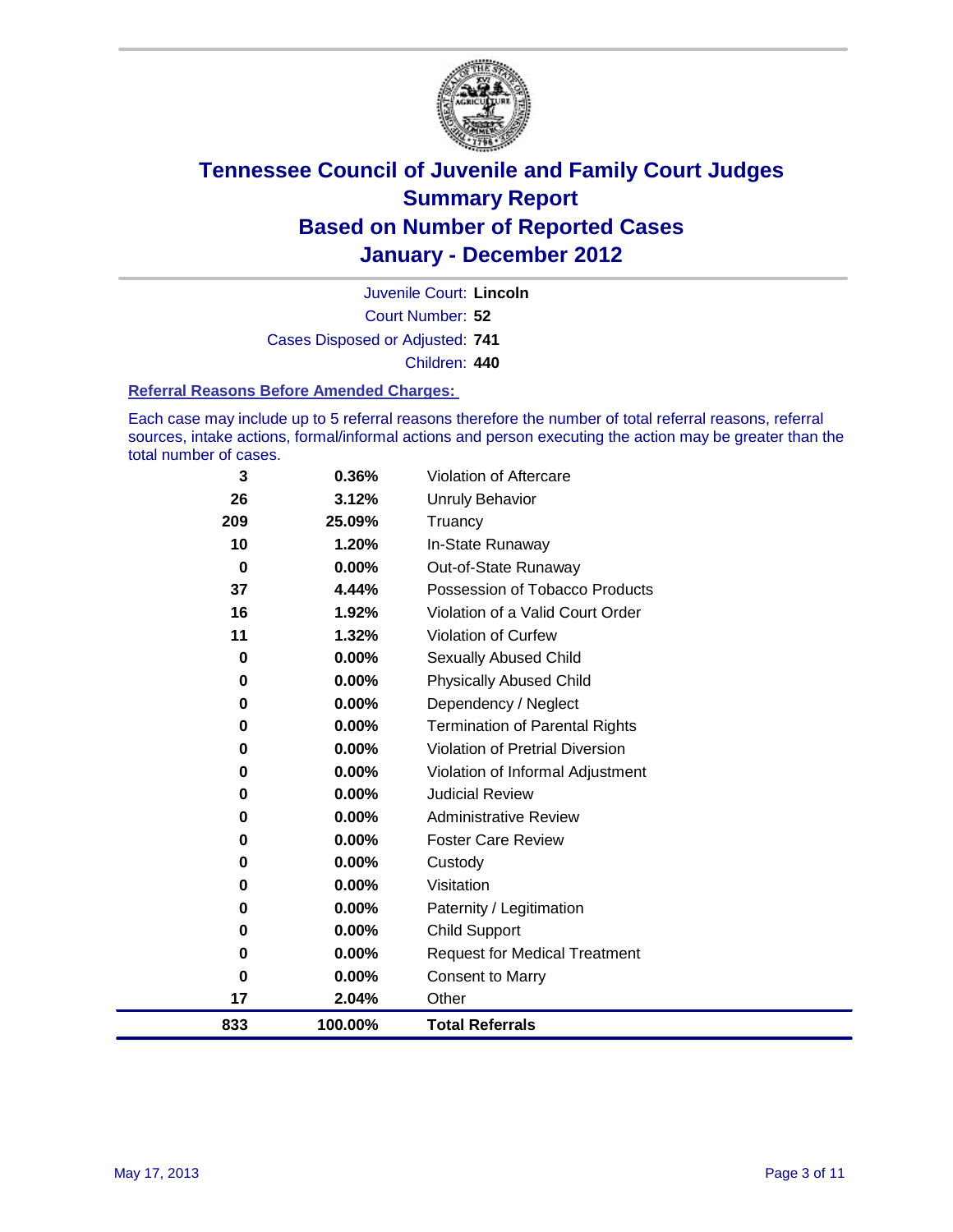

| Juvenile Court: Lincoln         |          |                                   |  |  |  |
|---------------------------------|----------|-----------------------------------|--|--|--|
| Court Number: 52                |          |                                   |  |  |  |
| Cases Disposed or Adjusted: 741 |          |                                   |  |  |  |
|                                 |          | Children: 440                     |  |  |  |
| <b>Referral Sources: 1</b>      |          |                                   |  |  |  |
| 478                             | 57.38%   | <b>Law Enforcement</b>            |  |  |  |
| 16                              | 1.92%    | Parents                           |  |  |  |
| 5                               | 0.60%    | <b>Relatives</b>                  |  |  |  |
| $\mathbf 0$                     | 0.00%    | Self                              |  |  |  |
| 236<br>28.33%                   |          | School                            |  |  |  |
| $\bf{0}$                        | $0.00\%$ | <b>CSA</b>                        |  |  |  |
| 13                              | 1.56%    | <b>DCS</b>                        |  |  |  |
| $\bf{0}$                        | $0.00\%$ | <b>Other State Department</b>     |  |  |  |
| $\bf{0}$                        | $0.00\%$ | <b>District Attorney's Office</b> |  |  |  |
| 59                              | 7.08%    | <b>Court Staff</b>                |  |  |  |
| 0                               | $0.00\%$ | Social Agency                     |  |  |  |
| $0.00\%$<br>0                   |          | <b>Other Court</b>                |  |  |  |
| 26<br>3.12%<br>0.00%<br>0       |          | Victim                            |  |  |  |
|                                 |          | Child & Parent                    |  |  |  |
| 0                               | 0.00%    | Hospital                          |  |  |  |
| $\mathbf 0$                     | 0.00%    | Unknown                           |  |  |  |
| $\mathbf 0$                     | 0.00%    | Other                             |  |  |  |
| 833                             | 100.00%  | <b>Total Referral Sources</b>     |  |  |  |

### **Age of Child at Referral: 2**

| 440 | 100.00%       | <b>Total Child Count</b> |
|-----|---------------|--------------------------|
|     | $0.00\%$<br>0 | <b>Unknown</b>           |
|     | 0.00%<br>0    | Ages 19 and Over         |
| 147 | 33.41%        | Ages 17 through 18       |
| 162 | 36.82%        | Ages 15 through 16       |
| 67  | 15.23%        | Ages 13 through 14       |
| 27  | 6.14%         | Ages 11 through 12       |
| 37  | 8.41%         | Ages 10 and Under        |
|     |               |                          |

<sup>1</sup> If different than number of Referral Reasons (833), verify accuracy of your court's data.

<sup>2</sup> One child could be counted in multiple categories, verify accuracy of your court's data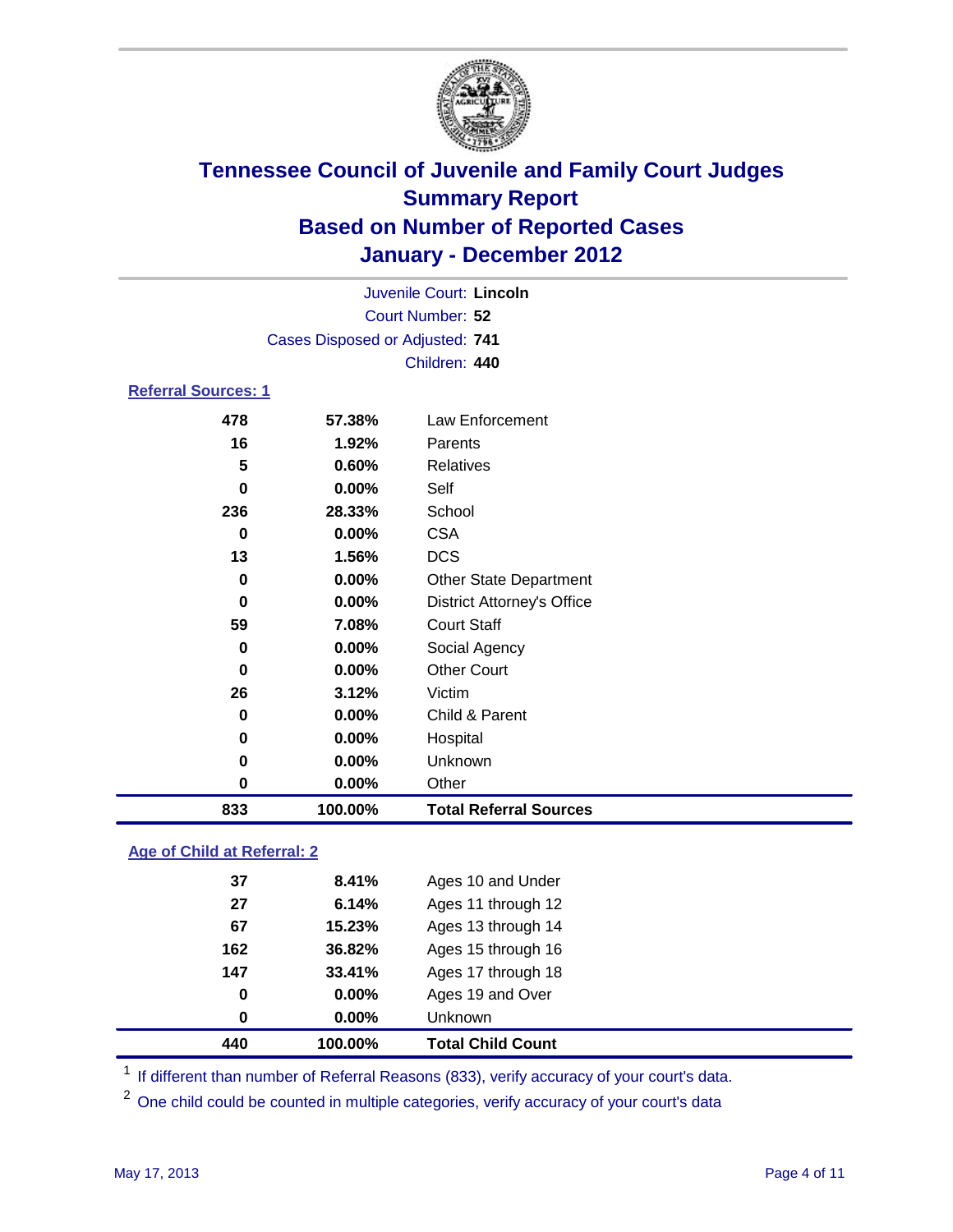

| Juvenile Court: Lincoln                 |                                 |                          |  |  |  |
|-----------------------------------------|---------------------------------|--------------------------|--|--|--|
| Court Number: 52                        |                                 |                          |  |  |  |
|                                         | Cases Disposed or Adjusted: 741 |                          |  |  |  |
|                                         |                                 | Children: 440            |  |  |  |
| Sex of Child: 1                         |                                 |                          |  |  |  |
| 285                                     | 64.77%                          | Male                     |  |  |  |
| 155                                     | 35.23%                          | Female                   |  |  |  |
| $\mathbf 0$                             | 0.00%                           | Unknown                  |  |  |  |
| 440                                     | 100.00%                         | <b>Total Child Count</b> |  |  |  |
| Race of Child: 1                        |                                 |                          |  |  |  |
| 396                                     | 90.00%                          | White                    |  |  |  |
| 44                                      | 10.00%                          | African American         |  |  |  |
| 0                                       | 0.00%                           | Native American          |  |  |  |
| 0                                       | 0.00%                           | Asian                    |  |  |  |
| 0                                       | 0.00%                           | Mixed                    |  |  |  |
| $\mathbf 0$                             | 0.00%                           | Unknown                  |  |  |  |
| 440                                     | 100.00%                         | <b>Total Child Count</b> |  |  |  |
| <b>Hispanic Origin: 1</b>               |                                 |                          |  |  |  |
| 3                                       | 0.68%                           | Yes                      |  |  |  |
| 437                                     | 99.32%                          | No                       |  |  |  |
| $\mathbf 0$                             | 0.00%                           | Unknown                  |  |  |  |
| 440                                     | 100.00%                         | <b>Total Child Count</b> |  |  |  |
| <b>School Enrollment of Children: 1</b> |                                 |                          |  |  |  |
| 440                                     | 100.00%                         | Yes                      |  |  |  |
| $\mathbf 0$                             | 0.00%                           | <b>No</b>                |  |  |  |
| 0                                       | 0.00%                           | Unknown                  |  |  |  |
| 440                                     | 100.00%                         | <b>Total Child Count</b> |  |  |  |

One child could be counted in multiple categories, verify accuracy of your court's data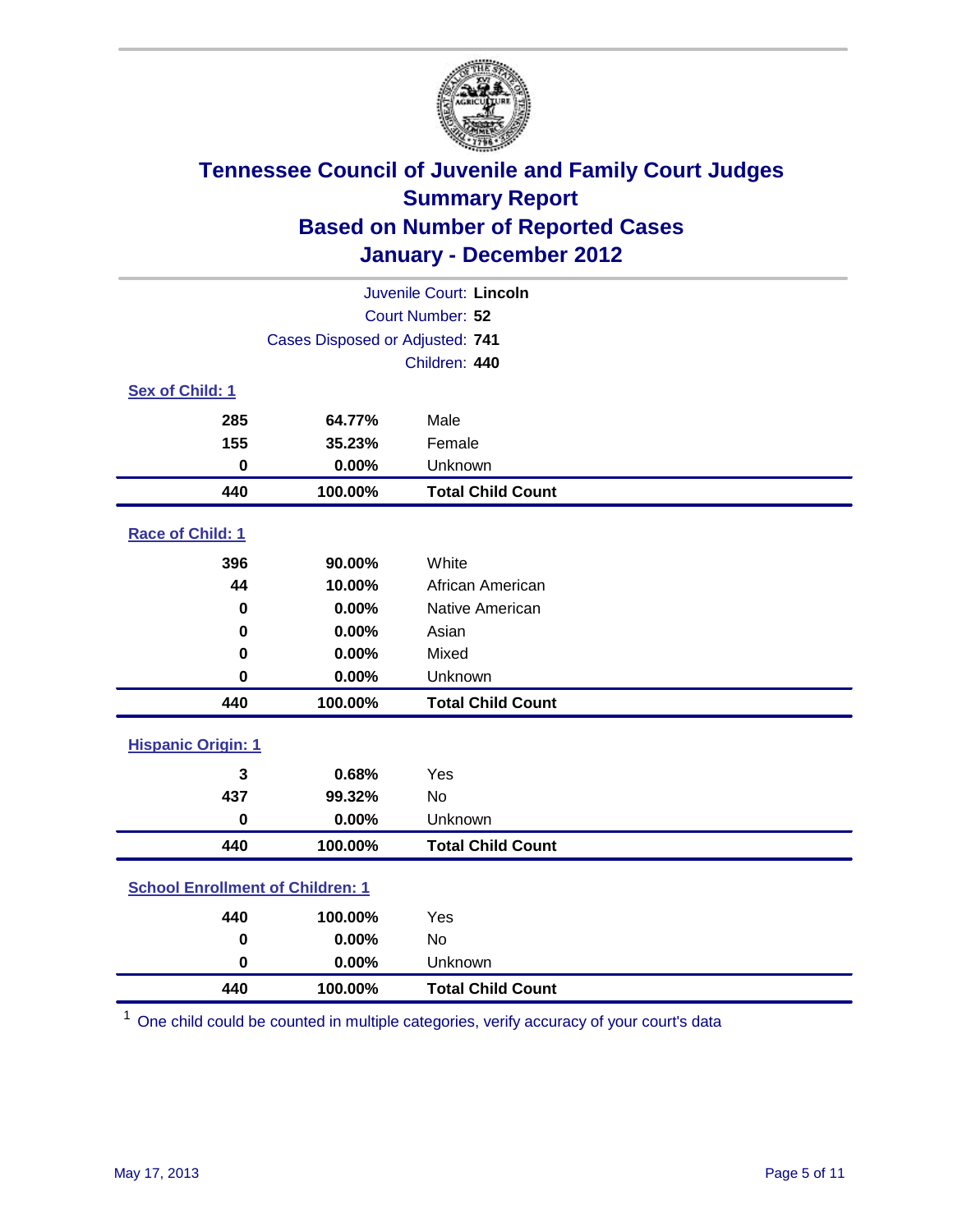

Court Number: **52** Juvenile Court: **Lincoln** Cases Disposed or Adjusted: **741** Children: **440**

### **Living Arrangement of Child at Time of Referral: 1**

| 440 | 100.00%  | <b>Total Child Count</b>     |
|-----|----------|------------------------------|
|     | 0.23%    | Other                        |
| 0   | $0.00\%$ | Unknown                      |
| 0   | $0.00\%$ | Independent                  |
| 0   | $0.00\%$ | In an Institution            |
| 0   | $0.00\%$ | In a Residential Center      |
| 1   | 0.23%    | In a Group Home              |
|     | 0.23%    | With Foster Family           |
| 7   | 1.59%    | With Adoptive Parents        |
| 17  | 3.86%    | <b>With Relatives</b>        |
| 37  | 8.41%    | <b>With Father</b>           |
| 238 | 54.09%   | With Mother                  |
| 10  | 2.27%    | With Mother and Stepfather   |
| 8   | 1.82%    | With Father and Stepmother   |
| 120 | 27.27%   | With Both Biological Parents |

#### **Type of Detention: 2**

| 741      | 100.00%  | <b>Total Detention Count</b> |
|----------|----------|------------------------------|
| 0        | $0.00\%$ | Other                        |
| 727      | 98.11%   | Does Not Apply               |
| 0        | $0.00\%$ | <b>Unknown</b>               |
| 0        | 0.00%    | <b>Psychiatric Hospital</b>  |
| $\bf{0}$ | 0.00%    | Jail - No Separation         |
| 0        | $0.00\%$ | Jail - Partial Separation    |
| 0        | $0.00\%$ | Jail - Complete Separation   |
| 14       | 1.89%    | Juvenile Detention Facility  |
| 0        | $0.00\%$ | Non-Secure Placement         |
|          |          |                              |

<sup>1</sup> One child could be counted in multiple categories, verify accuracy of your court's data

<sup>2</sup> If different than number of Cases (741) verify accuracy of your court's data.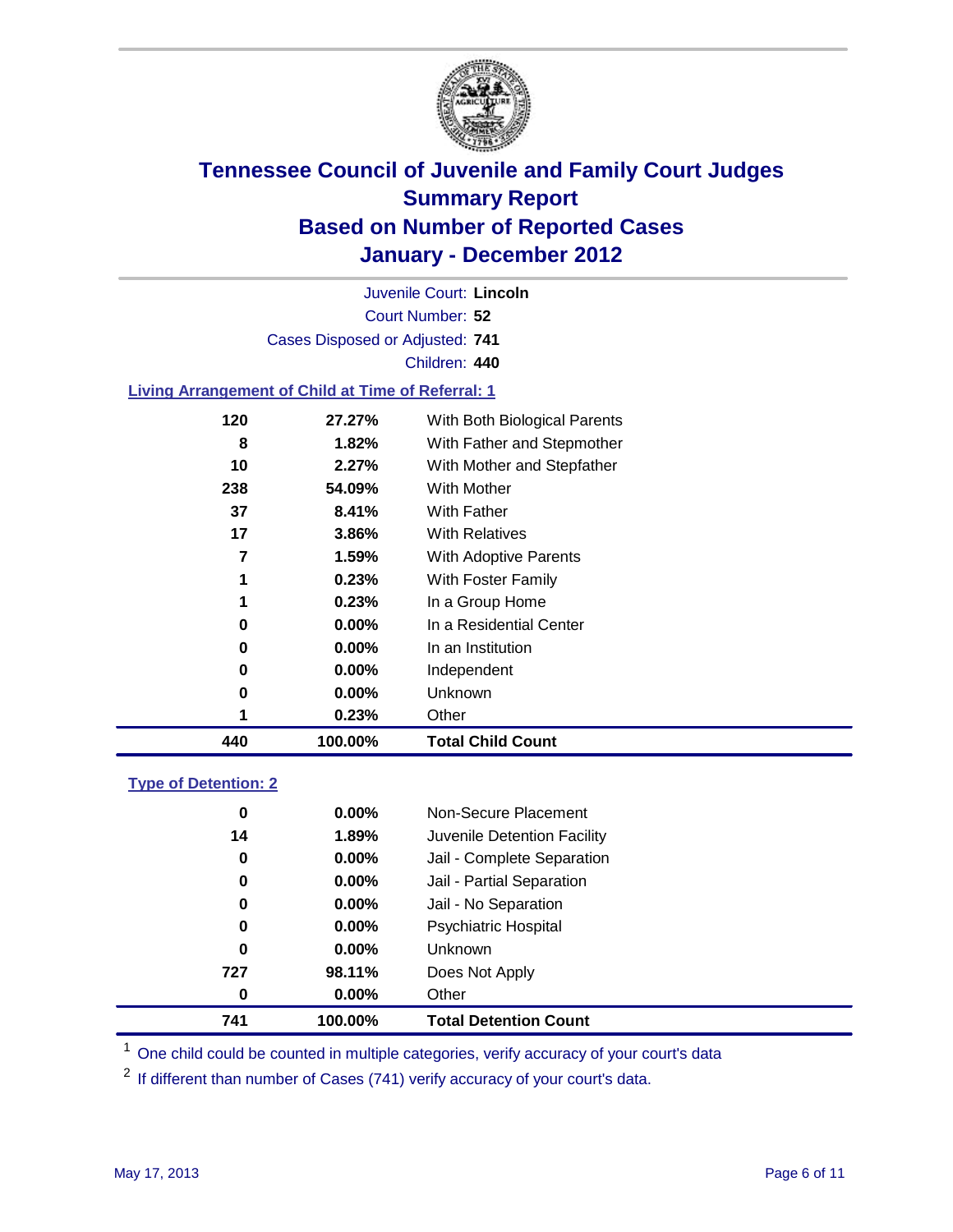

|                                                    |         | Juvenile Court: Lincoln              |  |  |  |
|----------------------------------------------------|---------|--------------------------------------|--|--|--|
| Court Number: 52                                   |         |                                      |  |  |  |
| Cases Disposed or Adjusted: 741                    |         |                                      |  |  |  |
| Children: 440                                      |         |                                      |  |  |  |
| <b>Placement After Secure Detention Hearing: 1</b> |         |                                      |  |  |  |
| 13                                                 | 1.75%   | Returned to Prior Living Arrangement |  |  |  |
| 1                                                  | 0.13%   | Juvenile Detention Facility          |  |  |  |
| 0                                                  | 0.00%   | Jail                                 |  |  |  |
| 0                                                  | 0.00%   | Shelter / Group Home                 |  |  |  |
| 0                                                  | 0.00%   | <b>Foster Family Home</b>            |  |  |  |
| 0                                                  | 0.00%   | Psychiatric Hospital                 |  |  |  |
| 0                                                  | 0.00%   | Unknown                              |  |  |  |
| 727                                                | 98.11%  | Does Not Apply                       |  |  |  |
| 0                                                  | 0.00%   | Other                                |  |  |  |
| 741                                                | 100.00% | <b>Total Placement Count</b>         |  |  |  |
| <b>Intake Actions: 2</b>                           |         |                                      |  |  |  |
|                                                    |         |                                      |  |  |  |
| 475                                                | 57.02%  | <b>Petition Filed</b>                |  |  |  |
| $\bf{0}$                                           | 0.00%   | <b>Motion Filed</b>                  |  |  |  |
| 358                                                | 42.98%  | <b>Citation Processed</b>            |  |  |  |
| 0                                                  | 0.00%   | Notification of Paternity Processed  |  |  |  |
| $\mathbf 0$                                        | 0.00%   | Scheduling of Judicial Review        |  |  |  |
| 0                                                  | 0.00%   | Scheduling of Administrative Review  |  |  |  |
| 0                                                  | 0.00%   | Scheduling of Foster Care Review     |  |  |  |
| 0                                                  | 0.00%   | Unknown                              |  |  |  |
| 0                                                  | 0.00%   | Does Not Apply                       |  |  |  |
| $\pmb{0}$                                          | 0.00%   | Other                                |  |  |  |
| 833                                                | 100.00% | <b>Total Intake Count</b>            |  |  |  |

<sup>1</sup> If different than number of Cases (741) verify accuracy of your court's data.

<sup>2</sup> If different than number of Referral Reasons (833), verify accuracy of your court's data.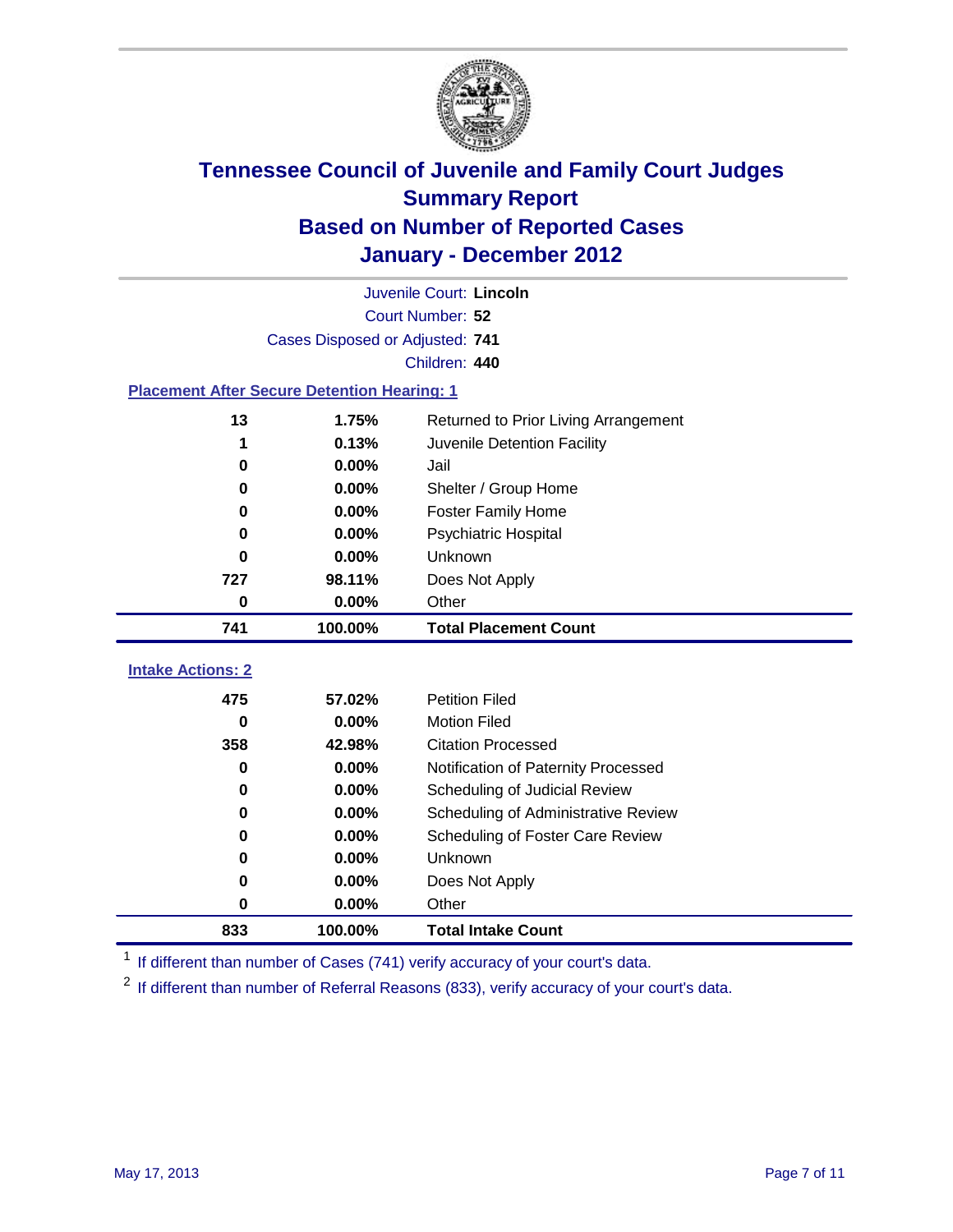

Court Number: **52** Juvenile Court: **Lincoln** Cases Disposed or Adjusted: **741** Children: **440**

#### **Last Grade Completed by Child: 1**

| 440           | 100.00%        | <b>Total Child Count</b>          |
|---------------|----------------|-----------------------------------|
| 0             | 0.00%          | Other                             |
| 0             | 0.00%          | Unknown                           |
| 0             | 0.00%          | <b>Never Attended School</b>      |
| 0             | 0.00%          | Graduated                         |
| 0             | 0.00%          | <b>GED</b>                        |
| 0             | 0.00%          | Non-Graded Special Ed             |
| 91            | 20.68%         | 12th Grade                        |
| 124           | 28.18%         | 11th Grade                        |
| 52            | 11.82%         | 10th Grade                        |
| 48            | 10.91%         | 9th Grade                         |
| 41            | 9.32%          | 8th Grade                         |
| 23            | 5.23%          | 7th Grade                         |
| 12            | 2.73%          | 6th Grade                         |
| 17            | 3.86%          | 5th Grade                         |
| 3             | 0.68%          | 4th Grade                         |
| 8             | 1.82%          | 3rd Grade                         |
| 7             | 1.59%          | 2nd Grade                         |
| 10            | 2.27%          | 1st Grade                         |
| 4             | 0.91%          | Kindergarten                      |
| $\bf{0}$<br>0 | 0.00%<br>0.00% | Too Young for School<br>Preschool |

| <b>Enrolled in Special Education: 1</b> |  |
|-----------------------------------------|--|
|-----------------------------------------|--|

| 440 | 100.00%  | <b>Total Child Count</b> |  |
|-----|----------|--------------------------|--|
| 0   | $0.00\%$ | Unknown                  |  |
| 399 | 90.68%   | No                       |  |
| 41  | $9.32\%$ | Yes                      |  |
|     |          |                          |  |

One child could be counted in multiple categories, verify accuracy of your court's data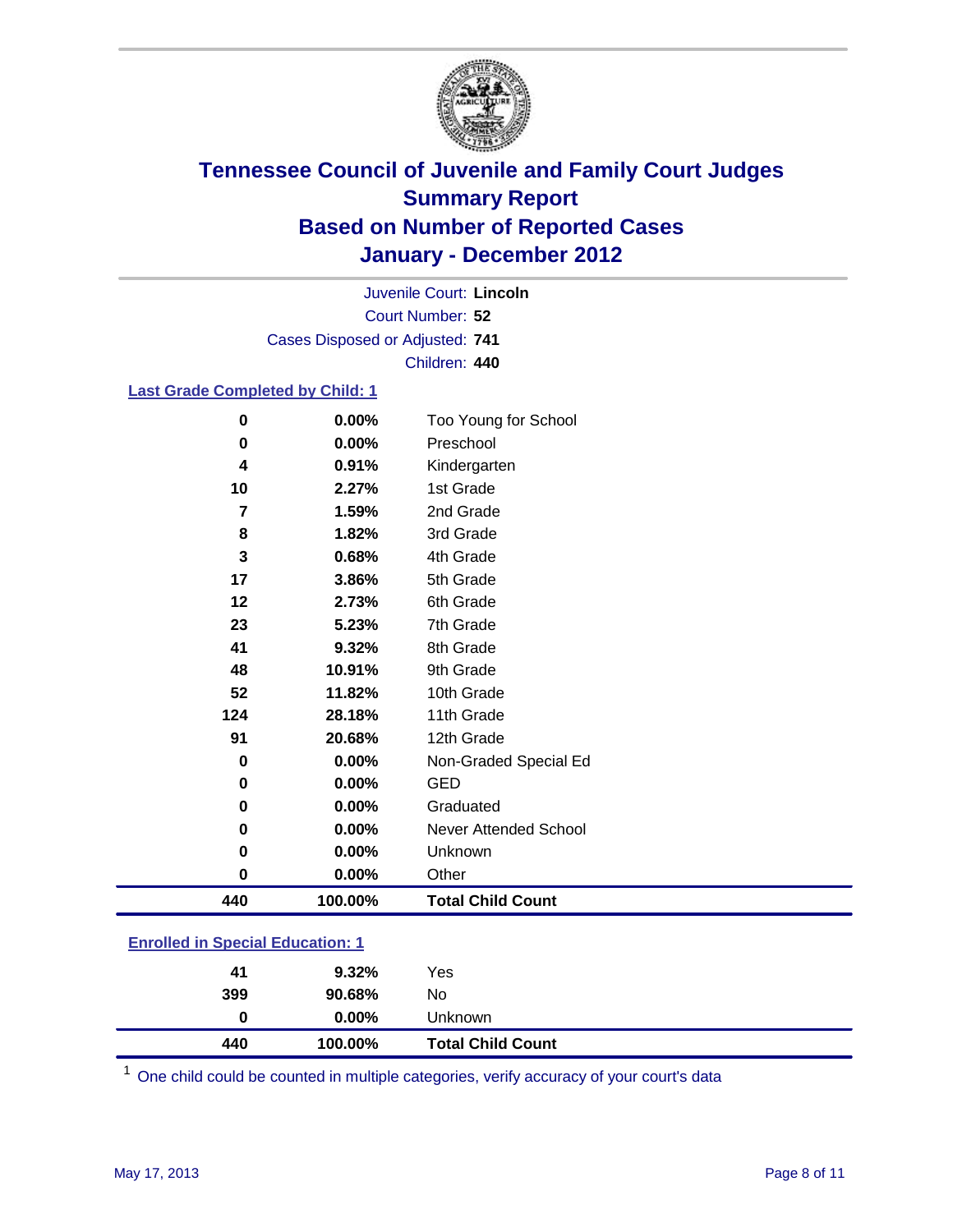

|                              |                                 | Juvenile Court: Lincoln   |
|------------------------------|---------------------------------|---------------------------|
|                              |                                 | Court Number: 52          |
|                              | Cases Disposed or Adjusted: 741 |                           |
|                              |                                 | Children: 440             |
| <b>Action Executed By: 1</b> |                                 |                           |
| 833                          | 100.00%                         | Judge                     |
| 0                            | $0.00\%$                        | Magistrate                |
| 0                            | $0.00\%$                        | <b>YSO</b>                |
| 0                            | 0.00%                           | Other                     |
| 0                            | 0.00%                           | Unknown                   |
| 833                          | 100.00%                         | <b>Total Action Count</b> |

### **Formal / Informal Actions: 1**

| 25  | $3.00\%$  | Dismissed                                        |
|-----|-----------|--------------------------------------------------|
| 384 | 46.10%    | Retired / Nolle Prosequi                         |
| 137 | 16.45%    | <b>Complaint Substantiated Delinquent</b>        |
| 37  | 4.44%     | <b>Complaint Substantiated Status Offender</b>   |
| 0   | 0.00%     | <b>Complaint Substantiated Dependent/Neglect</b> |
| 0   | $0.00\%$  | <b>Complaint Substantiated Abused</b>            |
| 0   | $0.00\%$  | <b>Complaint Substantiated Mentally III</b>      |
| 0   | $0.00\%$  | Informal Adjustment                              |
| 0   | $0.00\%$  | <b>Pretrial Diversion</b>                        |
| 0   | $0.00\%$  | <b>Transfer to Adult Court Hearing</b>           |
| 0   | $0.00\%$  | Charges Cleared by Transfer to Adult Court       |
| 0   | $0.00\%$  | Special Proceeding                               |
| 0   | $0.00\%$  | <b>Review Concluded</b>                          |
| 250 | $30.01\%$ | Case Held Open                                   |
| 0   | $0.00\%$  | Other                                            |
| 0   | $0.00\%$  | Unknown                                          |
| 833 | 100.00%   | <b>Total Action Count</b>                        |

<sup>1</sup> If different than number of Referral Reasons (833), verify accuracy of your court's data.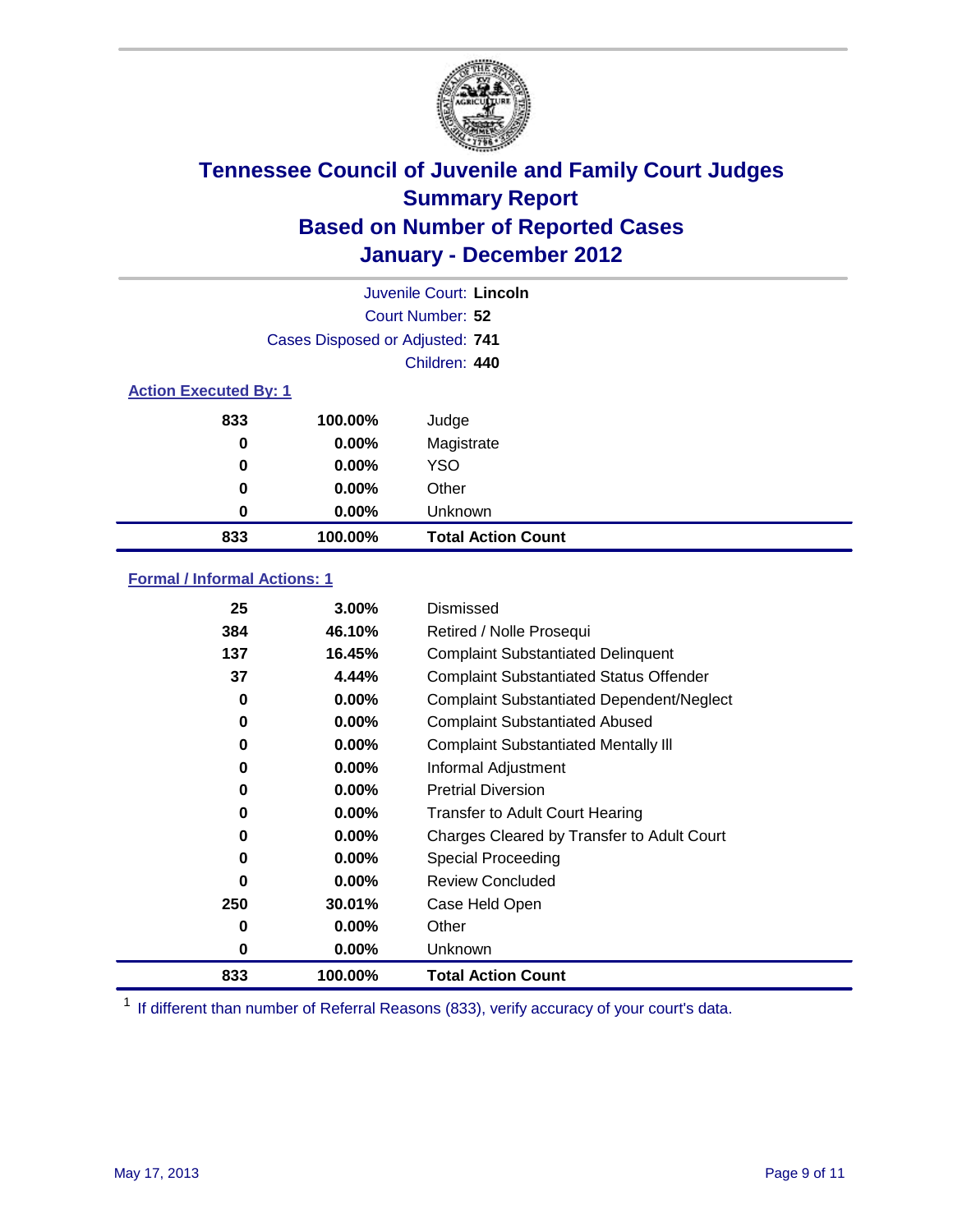

|                       |                                 | Juvenile Court: Lincoln                               |
|-----------------------|---------------------------------|-------------------------------------------------------|
|                       |                                 | Court Number: 52                                      |
|                       | Cases Disposed or Adjusted: 741 |                                                       |
|                       |                                 | Children: 440                                         |
| <b>Case Outcomes:</b> |                                 | There can be multiple outcomes for one child or case. |
| 18                    | 1.13%                           | <b>Case Dismissed</b>                                 |
| 304                   | 19.08%                          | Case Retired or Nolle Prosequi                        |
| 6                     | 0.38%                           | Warned / Counseled                                    |
| 245                   | 15.38%                          | Held Open For Review                                  |
| 46                    | 2.89%                           | Supervision / Probation to Juvenile Court             |
| 0                     | 0.00%                           | <b>Probation to Parents</b>                           |
| 11                    | 0.69%                           | Referral to Another Entity for Supervision / Service  |
| 21                    | 1.32%                           | Referred for Mental Health Counseling                 |
| 50                    | 3.14%                           | Referred for Alcohol and Drug Counseling              |
| 0                     | 0.00%                           | <b>Referred to Alternative School</b>                 |
| 0                     | 0.00%                           | Referred to Private Child Agency                      |
| 84                    | 5.27%                           | Referred to Defensive Driving School                  |
| 0                     | 0.00%                           | Referred to Alcohol Safety School                     |
| 0                     | 0.00%                           | Referred to Juvenile Court Education-Based Program    |
| 78                    | 4.90%                           | Driver's License Held Informally                      |
| 0                     | 0.00%                           | <b>Voluntary Placement with DMHMR</b>                 |
| 0                     | 0.00%                           | <b>Private Mental Health Placement</b>                |
| 0                     | 0.00%                           | <b>Private MR Placement</b>                           |
| 0                     | 0.00%                           | Placement with City/County Agency/Facility            |
| 0                     | 0.00%                           | Placement with Relative / Other Individual            |
| 22                    | 1.38%                           | Fine                                                  |
| 284                   | 17.83%                          | <b>Public Service</b>                                 |
| 23                    | 1.44%                           | Restitution                                           |
| 0                     | 0.00%                           | <b>Runaway Returned</b>                               |
| 29                    | 1.82%                           | No Contact Order                                      |
| 0                     | 0.00%                           | Injunction Other than No Contact Order                |
| 0                     | 0.00%                           | <b>House Arrest</b>                                   |
| 0                     | $0.00\%$                        | <b>Court Defined Curfew</b>                           |
| 0                     | $0.00\%$                        | Dismissed from Informal Adjustment                    |
| 0                     | $0.00\%$                        | <b>Dismissed from Pretrial Diversion</b>              |
| 0                     | 0.00%                           | Released from Probation                               |
| 0                     | $0.00\%$                        | <b>Transferred to Adult Court</b>                     |
| 0                     | 0.00%                           | <b>DMHMR Involuntary Commitment</b>                   |